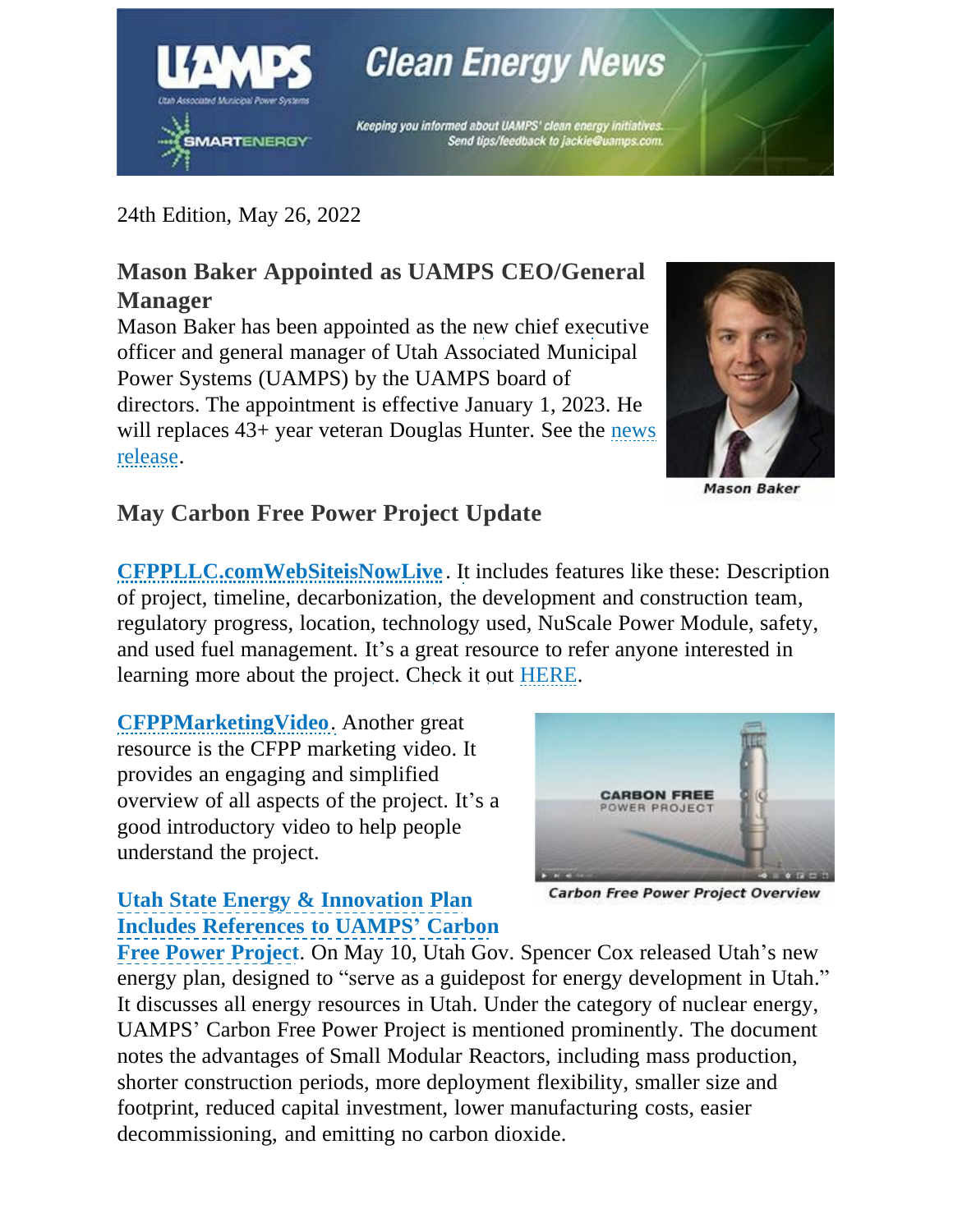The energy plan says, "DOE also funded the Utah Associated Municipal Power Systems' (UAMPS) [CarbonFreePowerProject,](https://www.ans.org/news/article-2300/with-doe-funds-in-hand-uamps-preps-for-nuscale-smr-licensing-phase/) a 462 MW plant in Idaho scheduled to come online in 2030. The members of UAMPS span California, Idaho, Nevada, New Mexico, Wyoming, and Utah, so the impact of this facility will be wide. UAMPS says this project's deployment will enable its members to add higher amounts of renewable energy to their energy portfolios, even allowing some to completely decarbonize." . . . . Utah is very well-positioned to become a dominant domestic source of SMR knowledge. The leading SMR domestic pilot project, the Carbon Free Power Project, is led by the Utah-based UAMPS coalition."

#### **CFPP Project Director Dr. Shawn Hughes reported the following activities to the Project Management Committee on May 17:**

**Class 3 Project Cost Estimate.** For a project as large as CFPP, it's critical to have accurate and detailed cost estimates on all elements and phases of the project. CFPP LLC is working with teams from Fluor and NuScale to further refine costs of labor, equipment, supplies, design, buildings, construction, operations, utilities, and so forth. It is a large undertaking but



**Shawn Hughes** 

activities remain under budget and on schedule. Frequent interim review meetings are being held. The Class 3 estimate is projected to be completed June by 27, to be followed with detailed review by CFPP and its team of owners engineers and consultants.

- **COLA Development**. Development of the Combined Operating License Application (COLA) is slightly ahead of schedule and under budget. Some geotechnical data from INL will be delivered later than expected, but the CFPP COLA team is implementing mitigation measures by developing some needed data themselves and by working on some activities concurrently instead of consecutively. Additional ecological surveys have been initiated at the site. Some 3,100 pages of geotechnical laboratory analysis of the samples collected at CFPP site have been drafted. Work is ongoing on more than 30 sections of the license application.
- **Limited Work Application (LWA)**. Planning has begun to develop an LWA if it benefits the overall schedule and reduces project risk. Approval of the LWA would allow certain site preparation and limited construction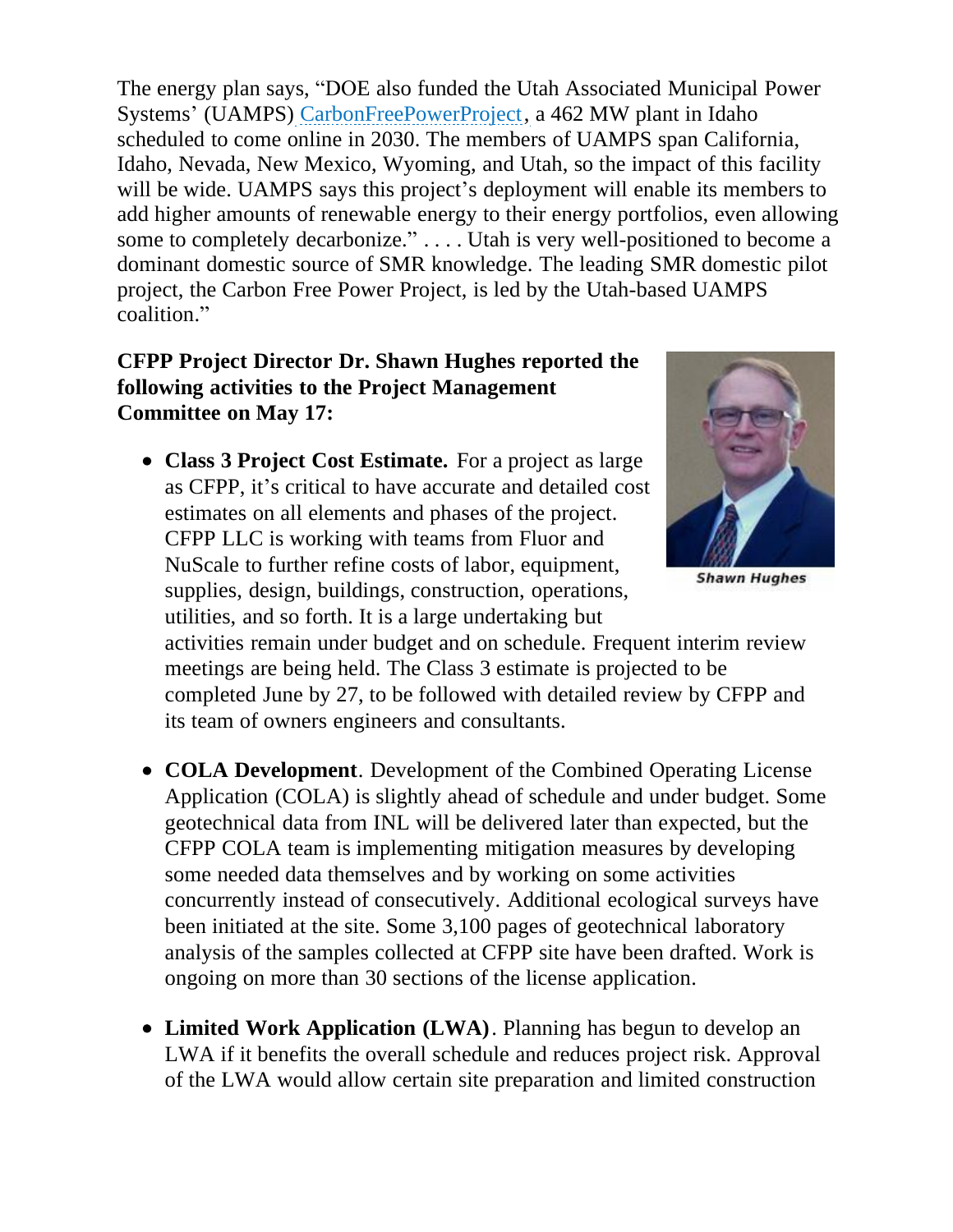work to start ahead of NRC approval of the COLA. Discussions are underway with DOE to ensure all NEPA requirements are addressed if the LWA is approved.

- **Site Activities**. Soil electrical resistivity testing was completed April 28. The testing measured soil conductivity for electrical grounding requirements. Some 16 lines were run, covering 22,000 feet. Groundwater monitoring is on- going, along with measuring compression and shear wave velocities in the rock and soil.
- **Xcel Energy Integration**. Work continues with Xcel Energy to prepare for plant operations. An Xcel team is being integrated into the development process, with Xcel working on an operations model utilizing industry best practices, lowest costs, high safety performance, and high reliability. Xcel is detailing the scope and schedule to stand up the operations organization and is helping to develop operating cost estimates and life cycle costs.
- **DOE Engagement**. The U.S. Department of Energy is closely monitoring CFPP activities and May 10-11 meetings were held with DOE. Discussion topics included overall CFPP development and agreements, COLA progress, field activities, and progress since start of the DOE cost-share award. CFPP presented a mature plan, its Integrated Master Schedule, project management fundamentals, and an overall plan for success.
- **NuScale Tours**. UAMPS continues to host tours at NuScale's Oregon facility for dozens of utilities considering joining UAMPS' Carbon Free Power Project. Tours in early May included 80 participants representing 18 utilities



**UAMPS members and Emerald PUD tour NuScale's** simulated SMR Control Room

**Subscription update**. With ongoing project progress, the CFPP continues to attract subscription interest from a variety of outside utilities. A clear path has been outlined to get transmission from the CFPP site to the Bonneville Power Administration network in the northwest.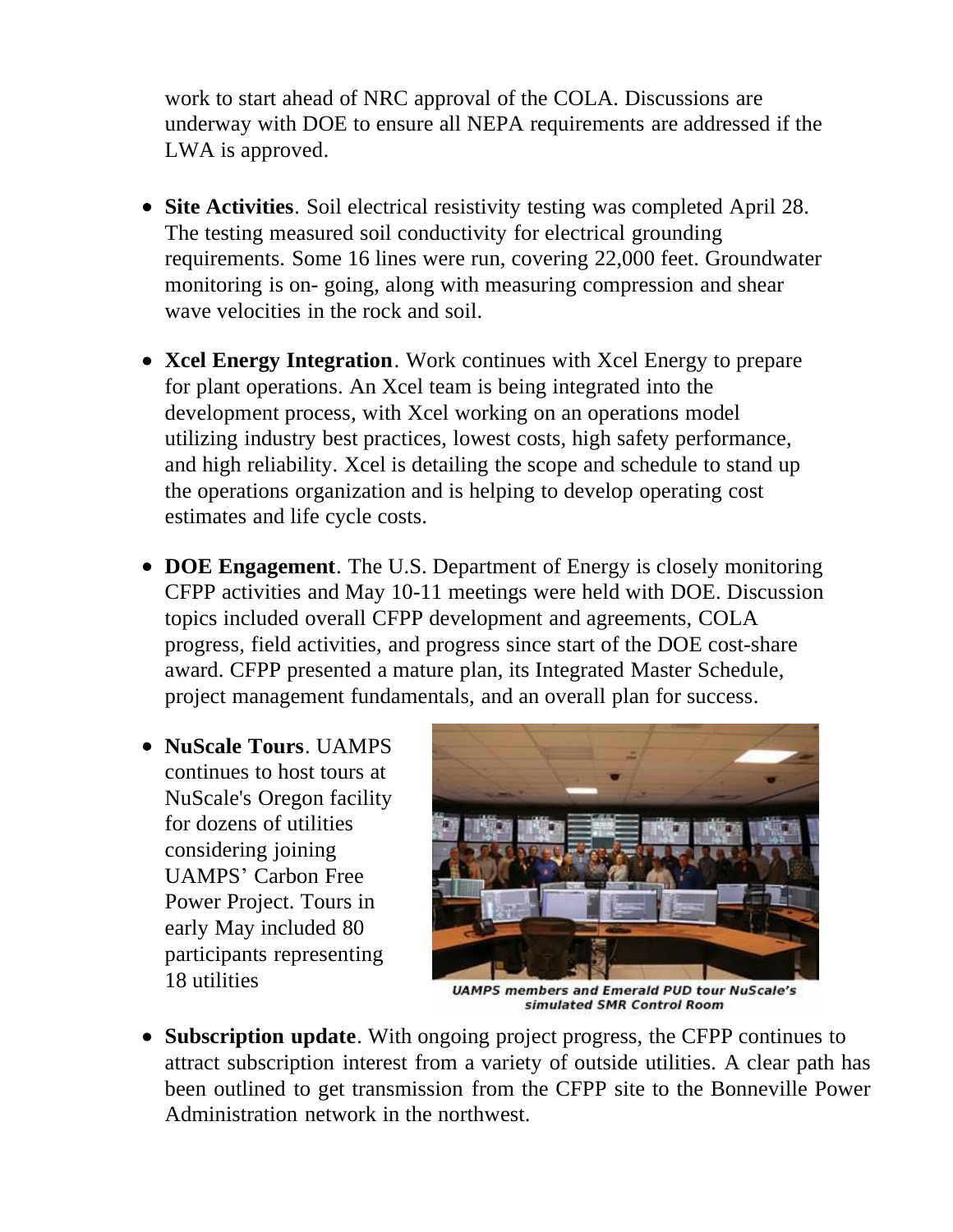## **Industry Information & Developments**

**Some Of Korea's Biggest [Conglomerates](https://www.forbes.com/sites/ralphjennings/2022/05/16/some-of-koreas-biggest-conglomerates-to-build-small-scale-nuclear-plants-in-asia/?sh=531bae806691) Want To Build Small-Scale [Nuclear](https://www.forbes.com/sites/ralphjennings/2022/05/16/some-of-koreas-biggest-conglomerates-to-build-small-scale-nuclear-plants-in-asia/?sh=531bae806691) Plants In Asia With NuScale** (Forbes) Samsung and two other Korean conglomerates have signed an agreement with U.S.-based NuScale to build small- scale modular nuclear reactors, known as SMRs, in Asia as demand for clean energy grows globally. "This announcement is a critical next step in bringing NuScale's clean energy solution to Asia," NuScale [said](https://ir.nuscalepower.com/news/news-details/2022/NuScale-Power-Signs-Memorandum-of-Understanding-with-GS-Energy-Doosan-and-Samsung-to-Explore-Small-Modular-Reactor-Deployment/default.aspx) in a statement.

"With this MOU, it is expected that there will be great progress in SMR business development through stronger cooperation between NuScale and Korean strategic investors," said Byungsoo Lee, a vice president at Samsung C&T, in the statement. "I think SMRs will play an important role to respond to the demand of carbon-free and climate change."

**NuScale Power Signs MOU with Associated Electric [Cooperative](https://www.businesswire.com/news/home/20220518006042/en/NuScale-Power-Signs-Memorandum-of-Understanding-with-Associated-Electric-Cooperative-to-Explore-SMR-Deployment) to [Explore](https://www.businesswire.com/news/home/20220518006042/en/NuScale-Power-Signs-Memorandum-of-Understanding-with-Associated-Electric-Cooperative-to-Explore-SMR-Deployment) SMR Deployment** (Business Wire) NuScale Power LLC ("NuScale") and Associated Electric Cooperative ("Associated") signed a Memorandum of Understanding (MOU) to evaluate NuScale's VOYGR™ power plants for potential deployment. This announcement showcases the ever-growing demand for NuScale's small modular reactor ("SMR") technology to supply communities across America with reliable, affordable and clean energy. …

Headquartered in Springfield, Missouri, Associated is owned by and provides wholesale power to a system of six regional transmission cooperatives and their 51 local distribution cooperatives. This cooperative system delivers electricity to 2.1 million people in Missouri, northeast Oklahoma and southeast Iowa.

**Your Trusty [Neighborhood](https://www.publicpower.org/periodical/article/your-trusty-neighborhood-utility-how-public-power-keeps-its-reliability-edge) Utility: How Public Power Keeps its Reliability Edge** (APPA) When it comes to reliability metrics, public power utilities have long maintained an edge compared to their investor-owned and cooperative utility counterparts. In the latest data from the Energy Information Administration, in 2020, public power utilities had an average System Average Interruption Duration Index, or SAIDI, for non-major events that was 50 minutes shorter than the average for IOUs, and more than 90 minutes shorter than the average for cooperatives. For major events, public power utilities reported less than half the average outage time for customers — about 3.5 hours compared to almost 8 hours.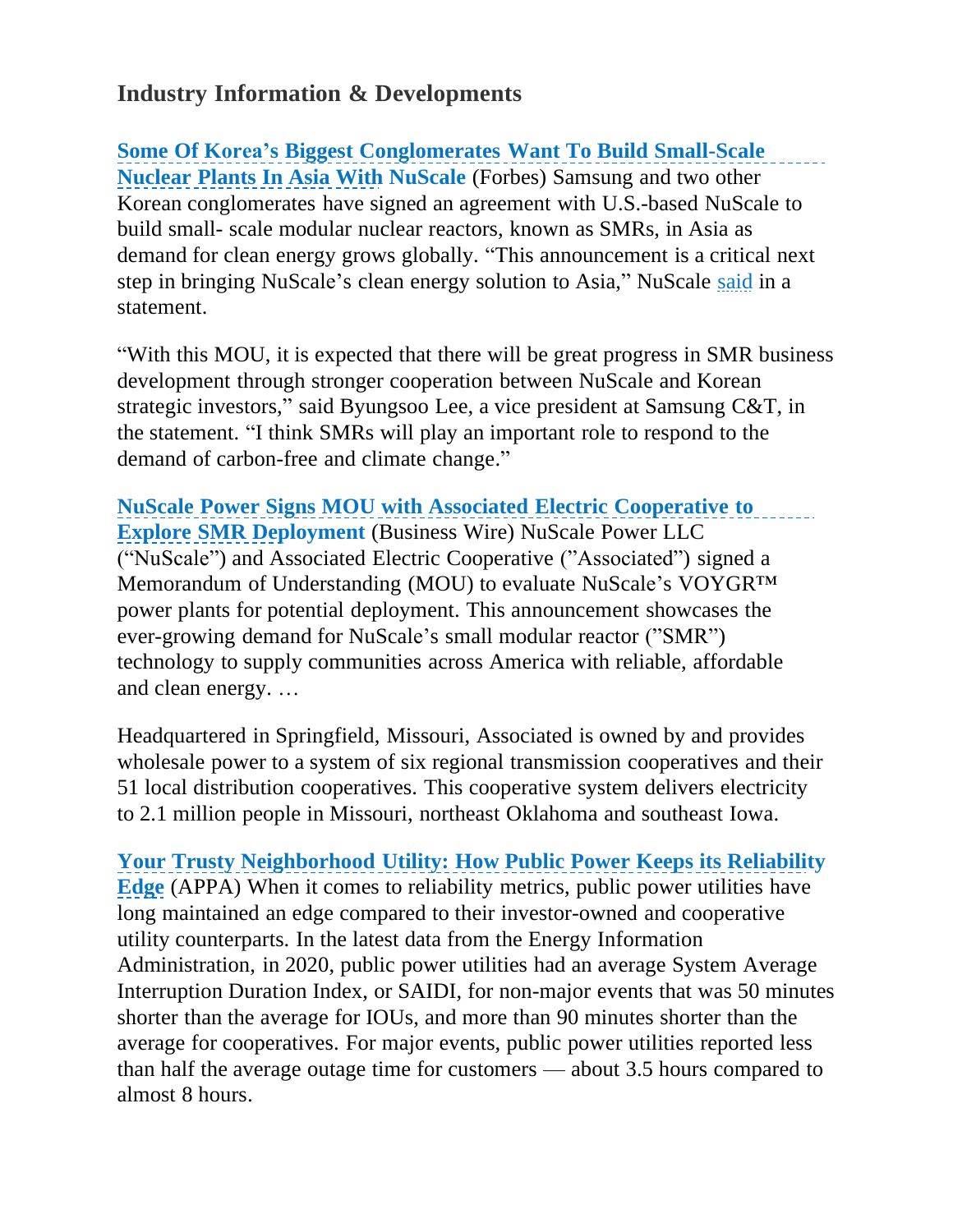Aside from usually having smaller service territories, allowing lineworkers to quickly arrive on the scene for repairs, public power utilities take steps to keep their reliability edge — continually improving for their customers and preparing for the future.

**Colorado remains [uninterested](https://gazette.com/news/environment/colorado-remains-uninterested-as-much-of-u-s-turns-to-nuclear-power/article_226091de-8153-5c15-98b5-1a92fe63db76.html) as much of U.S. turns to nuclear power** (Denver Gazette) The Polis administration appears uninterested in nuclear energy, bucking a growing consensus that nuclear power is an essential component in eliminating carbon emissions. . . .

"It's available whenever it needs to be sent to wherever it needs to go and is very much worth the cost of \$58 per megawatt hour," LaVarr Webb, spokesman for the Utah Associated Municipal Power System (UAMPS) Carbon Free Power Project, told The Denver Gazette. "The other forms of carbon free, firm, reliable energy like carbon capture and batteries are going to come in at or well above that price." $\ldots$ 

**Small Modular Reactors Provide [Opportunity](https://www.powermag.com/small-modular-reactors-provide-opportunity-to-rethink-automation-for-nuclear-generation/) to Rethink Automation for Nuclear Generation** (Power Magazine) An emerging generation of small modular reactors is encouraging suppliers and regulators alike to consider new digital instrumentation and control approaches.

The new wave of small modular reactors (SMRs) currently in development are particularly ripe for new digital technology solutions. SMRs offer cost, siting, and safety benefits relative to full-scale nuclear generating plants, but will lack comparable economies of scale. . . .

Diane Hughes, NuScale Power's vice president of Marketing and Communications, commented that "the NuScale Power Module design is very safe and simple to operate with no operator actions or complicated automated sequences needed for safety."

**NuScale Power Completes Merger with Spring Valley [Acquisition](https://newsroom.nuscalepower.com/press-releases/news-details/2022/NuScale-Power-Completes-Merger-with-Spring-Valley-Acquisition-Corp.-to-Create-Worlds-First-and-Only-Publicly-Traded-Provider-of-Transformational-Small-Modular-Nuclear-Reactor-Technology/default.aspx) Corp. to Create World's First and Only Publicly Traded Provider of Transformational Small Modular Nuclear Reactor Technology** (Press Release) Combined company is expected to have enterprise value of more than \$2.2 billion; ... Transaction provides approximately \$380 million in gross proceeds, including \$235 million in PIPE capital from leading financial and strategic investors

NuScale's proprietary and innovative carbon-free baseload and loadfollowing power solution, the NuScale Power Module<sup>TM</sup>, is the only viable,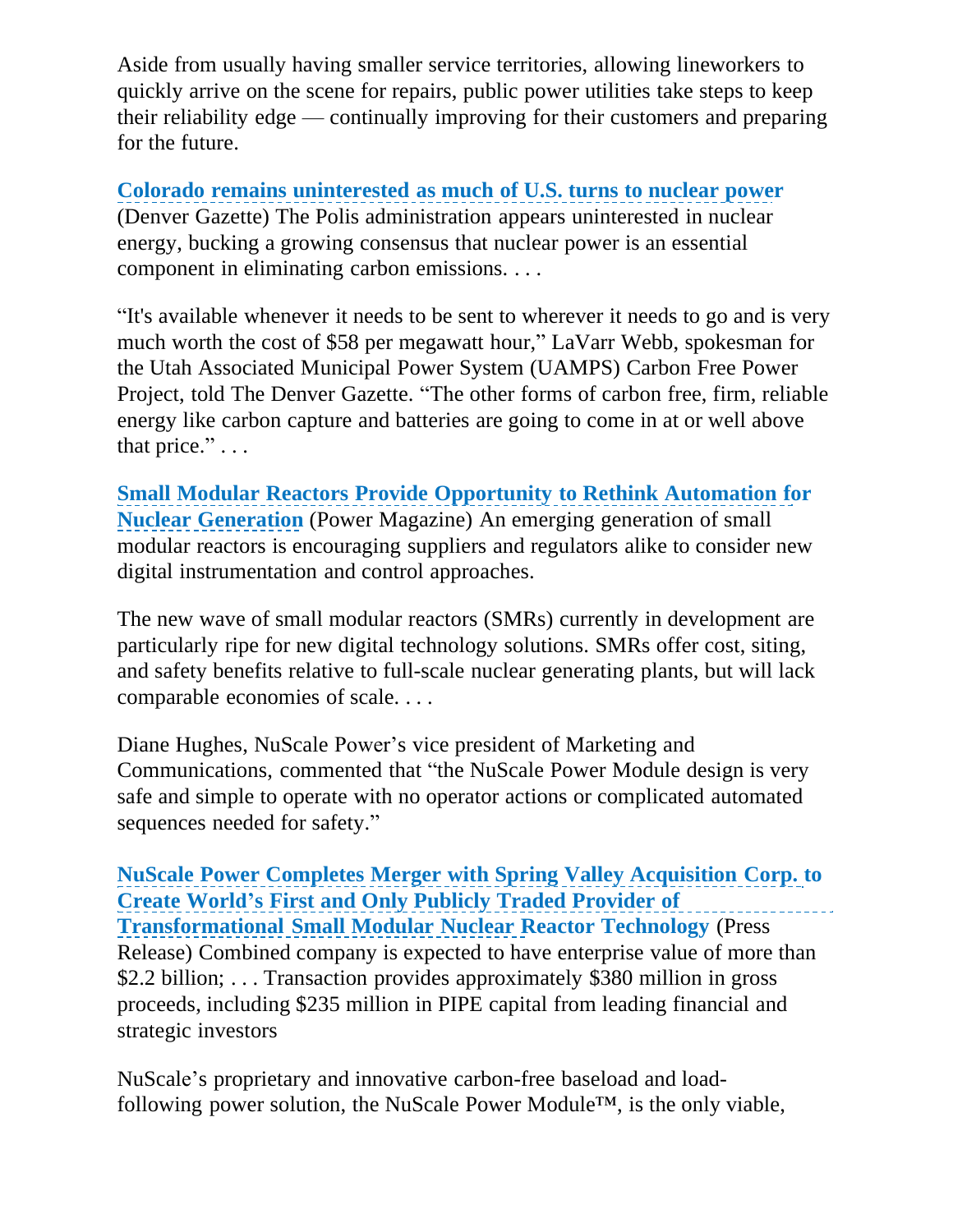near-term deployable U.S. advanced nuclear small modular reactor technology

**NuScale Power Signs Agreement with [Nuclearelectrica](https://newsroom.nuscalepower.com/press-releases/news-details/2022/NuScale-Power-Signs-Agreement-with-Nuclearelectrica-and-Owner-of-Preferred-Site-for-First-SMR-Site-in-Romania/default.aspx) and Owner of Preferred Site for First SMR Site in Romania** (Business Wire) NuScale Power LLC has announced a Memorandum of Understanding with Romania's state nuclear power corporation S.N. Nuclearelectrica S.A. to conduct engineering studies, technical reviews, and licensing and permitting activities at a site in Doicesti, Romania that is the preferred location for the deployment of the first NuScale VOYGR™ power plant. The announcement, highlighted in advance of a small modular reactor workshop in Bucharest, Romania hosted by the United States Trade and Development Agency, is the latest step in NuScale and Nuclearelectrica's partnership to bring advanced nuclear technology to Romania.



**[NuScaleListedasOneof7BestEnergyStocks](https://investorplace.com/2022/05/7-best-energy-stocks-to-buy-now-for-the-future/)** (InvestorPlace) The leader in small modular reactors, NuScale could be the gamechanger for nuclear power... . If you've got the patience, SMR is probably one of the best energy stocks to buy now. . . . NuScale can integrate nuclear power facilities in areas that previously could not support full-size power plants. Additionally, these advanced units feature strong safety protocols and enable greater energy resilience.

**Gov. Newsom considers keeping [California's](https://abc7.com/california-gavin-newsom-diablo-canyon-nuclear-power-plant-extension/11808118/) last nuclear power plant [active](https://abc7.com/california-gavin-newsom-diablo-canyon-nuclear-power-plant-extension/11808118/) beyond 2025 planned closing** (KABC) -- Facing possible electricity shortages, California Gov. Gavin Newsom is considering keeping the state's last nuclear power plant online beyond its planned closing in 2025. The Diablo Canyon Nuclear Power Plant in San Luis Obispo County is the state's largest producer of electricity, and it will be difficult to replace, even with an increase in renewables.